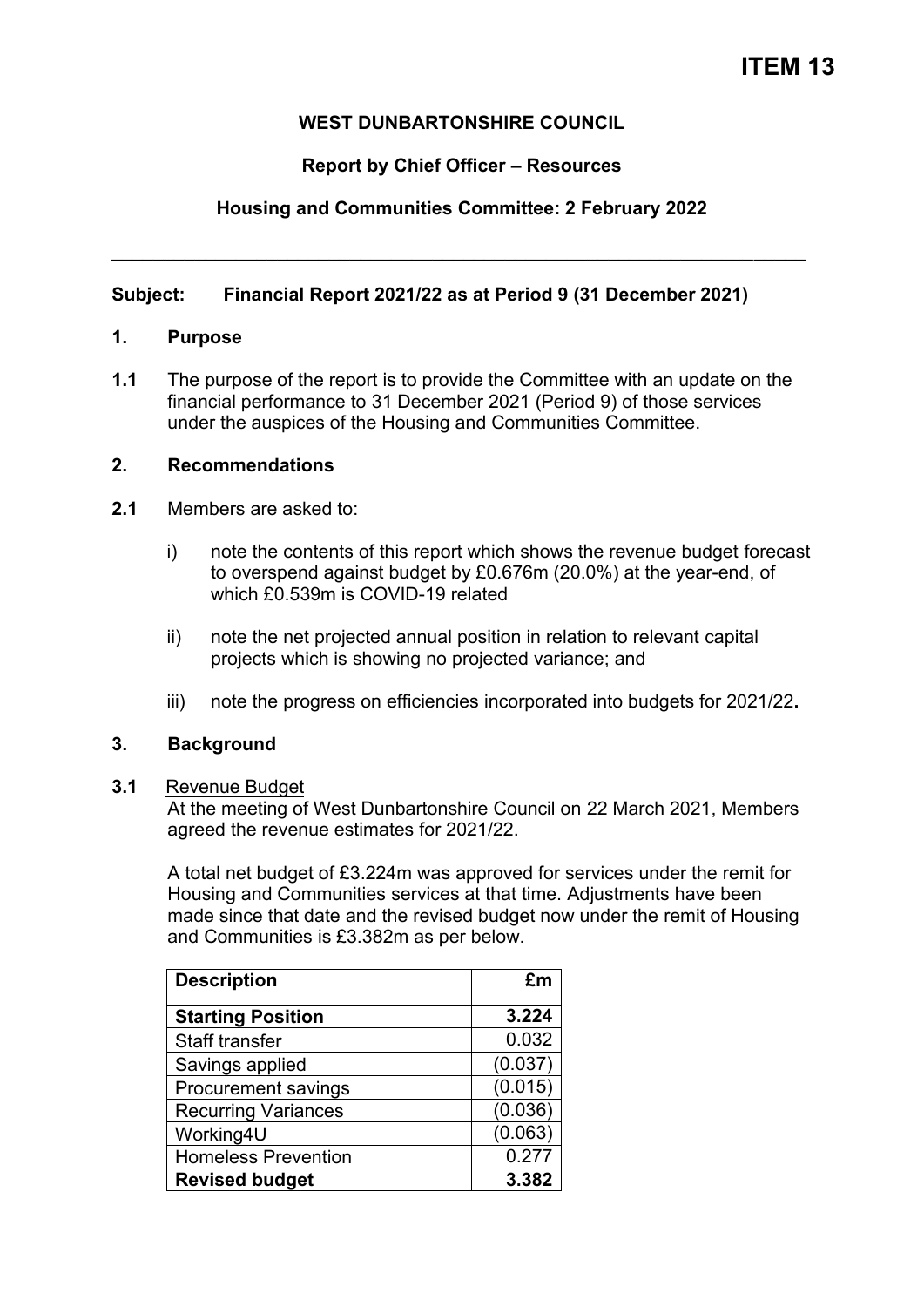**Capital** 

**3.2** At the meeting of Council on 4 March 2021, Members also agreed the updated 10 year General Services Capital Plan for 2021/2022 to 2030/31. The next three years from 2021/22 to 2023/24 have been approved in detail with the remaining 7 years being indicative at this stage. The total project life budget approved for projects that have either commenced or are due to commence in that period total for Housing and Communities services was £1.247m.

### **4. Main Issues**

# Revenue Budget

**4.2** Appendix 1 shows the probable outturn for the services at £4.058m. As the revised annual budget is £3.382m there is a projected adverse variance currently projected of £0.676m, of which £0.539m is COVID-19 related. A more detailed analysis by service is given in Appendix 2. Comments are shown in Appendix 3 when there are projected net annual variances greater than £0.050m and also where the net variance is below £0.050m but there are offsetting variances of over £0.050m within the service. Appendix 4 shows progress on the achievement of saving options adopted as part of the 2021/22 budget.

 Budget holders will continue to seek ways to reduce this overspend wherever possible.

Capital Budget

**4.3** The overall programme summary report is shown in Appendix 5. The analysis shows that for the in-year planned spend there is currently no projected variance.

# **5. People Implications**

**5.1** There are no people implications.

# **6. Financial Implications**

- **6.1** Other than the financial position noted above, there are no financial implications of the budgetary control report.
- **6.2** Agreed management adjustments for 2021/22 are monitored with current indications being that the saving of £0.020m will be achieved (see Appendix 4).

# **7. Risk Analysis**

**7.1** The present variances should be viewed in the knowledge that there are a number of variable factors which could arise between now and 31 March and which could affect the year end results for both the revenue and capital